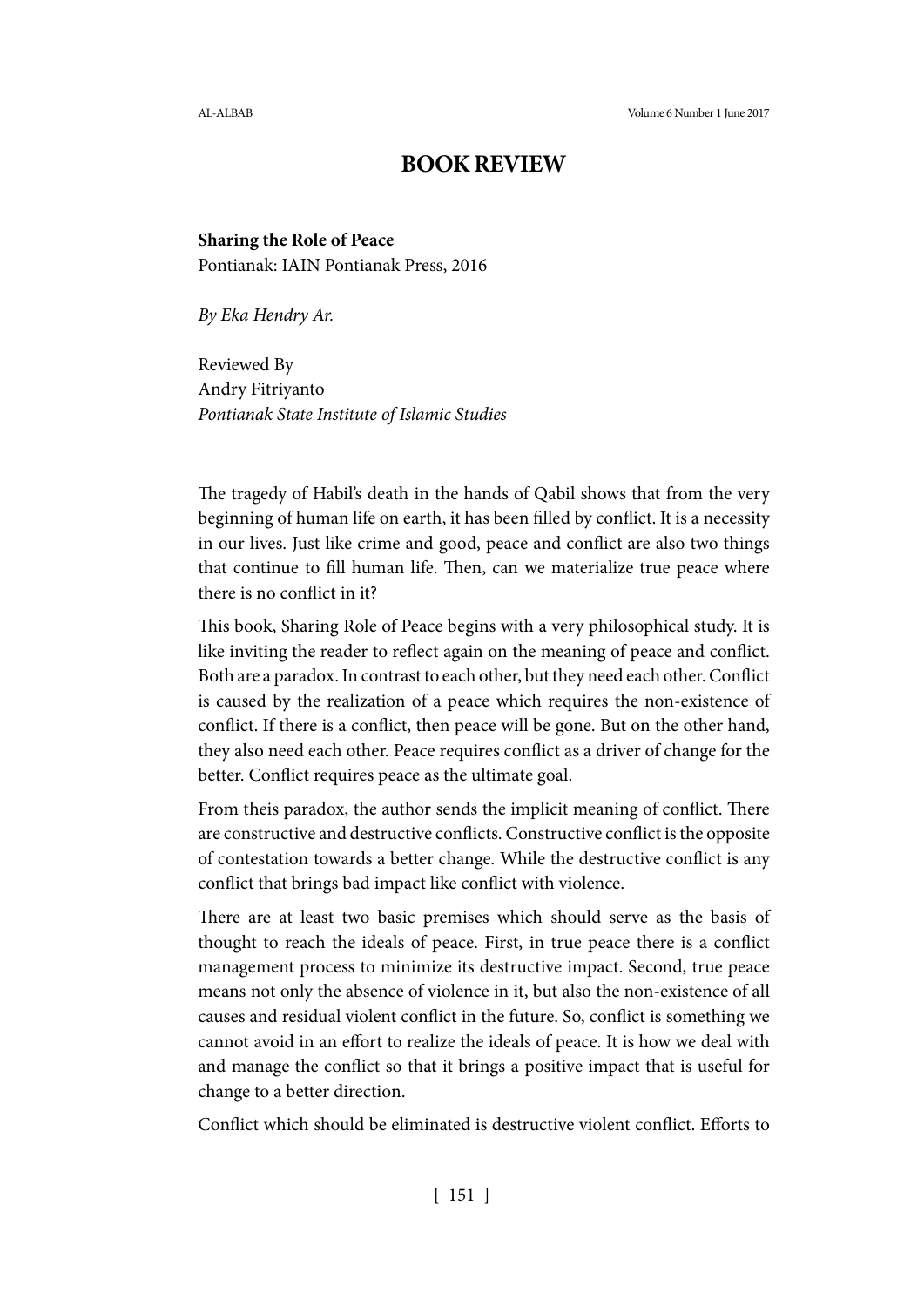realize reconciliation must also touch all potential causes and residual conflicts such as injustice and social imbalance and negative stereotypes inherent in the community. Conversely, the management of constructive conflict should be a priority in encouraging the change of society to the better.

The main spirit of this book is to change the common paradigm we normally encounter. First, the work to achieve peace is not only done in the event of violent conflict, so the work is not totally finished when violent conflict stops. The "fire brigade" approach is deemed not to resolve the root of conflict and is not effective in realizing long-term peace. So, "prevention is better than cure" should be the principle we must adopt in bringing about peace.

Second, the responsibility for the realization of peace is not only the responsibility of the government and the security apparatus, but all elements of society must also play an active role in safeguarding environmental conditions and suppressing potential conflicts. Realizing the ideals of true peace is a job that requires a long process and must involve various parties. The awareness of many parties to this task of peace that ultimately gave birth to what the author referred to as the siege of kindness. This will bring the community closer to the ideals of peace.

There are at least seven components that can be mobilized either as agents or the media to realize true peace. Starting from education, mass media, women, religious institutions, government, young generation, and even the empowerment of local wisdom. So, the approach taken to realize peace becomes more comprehensive. Because the core of this approach is collectivity and collective movement of all components of society that move systematically and simultaneously. This is the essence conveyed by the author in his book.

To change or awaken awareness of an issue, then education is the keyword. Similarly, with the awareness of the importance of reaching the ideals of true peace, education is the most effective way. Although it takes a long process to instill these seeds of peace, yet in the future we will certainly reap the harvest of tolerance and inclusiveness of the younger generation as peace agents.

This book is neatly reviews how education (especially religious education) can be instrumental in shaping a religious attitude of love for peace. Under the title of the Mainstreaming of Peace Education in Islamic Religious Education (pp. 65-83), the author offers concrete steps on how to transfer awareness of true peace in the teaching and learning process at school. This is so important given the many conflicts that occur in the pretext of religious sentiments.

In addition to religion, the theme that is crucial in the realization of peace is democracy. Both variables must be recognized to reveal a double face. Although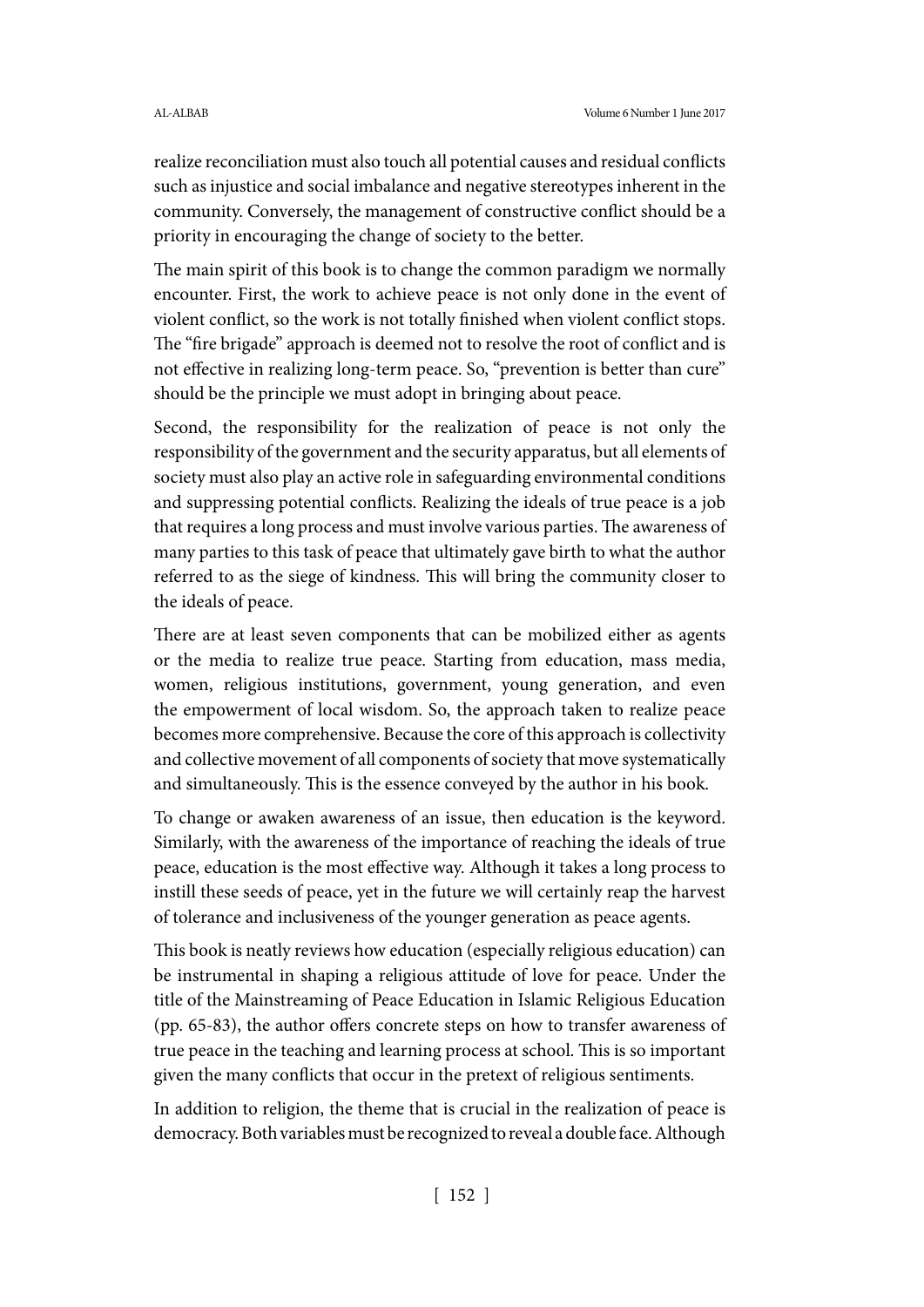both are used in the context of seeking the benefit of human beings, on the other hand it can not separate itself from the short overture that follows. In fact, violent conflicts often occur in societies that have embraced democratic systems, and many conflicts are suspected of using religious motives. Questions arise here: is violent conflict something inherent in democracy and religion or do we misunderstand both? It is this misunderstanding that leads to the implementation of actions that make room for violent conflict.

There are at least five mistakes in the interpreting the meaning of democracy according to the author, namely the simplification of the nature of democracy, democracy is considered a goal, democracy is considered merely an instrument, a democracy that lacks human rights and the rule of law, and democracy without ideological identity (p. 11-15). So there needs to be a kind of reinterpretation and reactualization of democratic values in our society. This aims to restore the meaning and application of democracy in accordance with its basic values.

On the other hand, we can find other motives such as economic and political motives in violent conflicts in the name of religion. Religion is often only made camouflage for the sake of other interests. Even on the occasion of a crusade which is a violent conflict in the name of the greatest religion of all time can be interpreted an indication of the content of political, cultural, economic interest that places the religious motive on its surface (pp. 19-44). However, religion is still the way of good for humanity. Although it also has a unifying potential and media resistance to conditions that are considered unprofitable. So it takes the wisdom and intelligence of religious people to manage all the potential that belongs to a more constructive direction.

The interesting part of this book is about media relations and conflict (pp. 85-97). The media in question here is not only print and electronic mass media, but includes social media and other messenger media. Media actually serves as a window of information and enlightenment for society, a vehicle of criticism and social control, and entertainment. However, we also often see the media play a provocativen function in violent conflicts.

One should admit that economic, political, and ideological interests also cannot be separated from the managers of information. Lately, we have been surprised by the arrest of groups organizing themselves to spread false news, hate speech, and vile slander. This group uses social media as a medium of information to form public opinion. Such things may trigger violent conflict in our society.

Given the importance of the role and function of the media in the work of